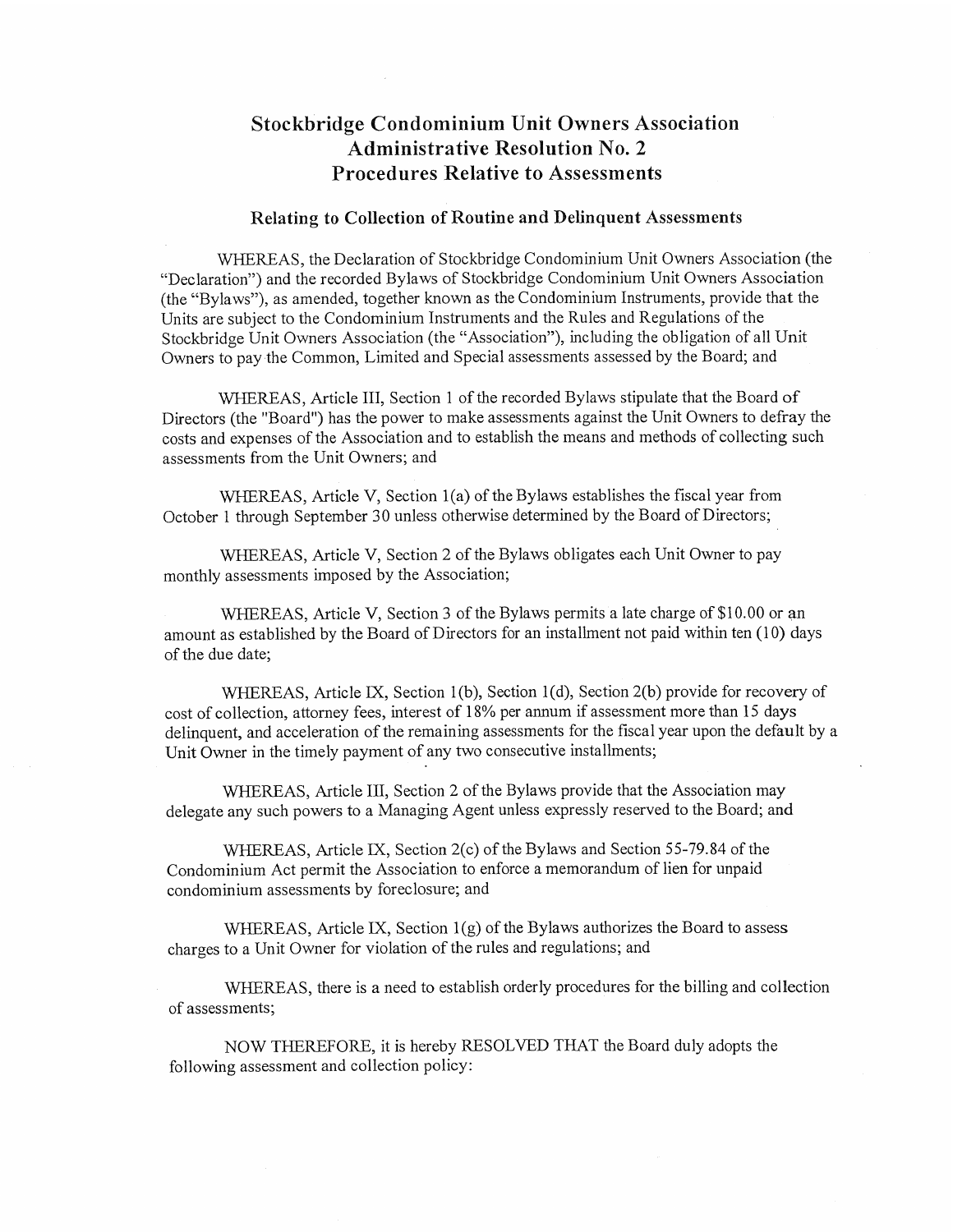## I. Routine Collections

A. The assessments shall be established by the Board. The assessments shall be collected monthly, with payment due on the first day of each month (the "Due Date"). The fiscal year of the Association shall be the twelve month period beginning October <sup>1</sup> and ending September 30.

B. Non-receipt of <sup>a</sup> payment coupon, coupon books, notices, or other such documents relating to the payment of assessments shall not excuse <sup>a</sup> Unit Owner from the obligation to pay assessments. No Unit Owner may exempt himself for liability for assessments by abandoning any Unit or by the abandonment of the use and enjoyment of the Common Elements.

C. Non-resident Unit Owners must provide the Board with a telephone number and address, in writing, where the Unit Owner can be contacted; otherwise, all notices shall be sent to the Unit address.

### II. Remedies for Nonpayment of Assessments

A. Late Charge. If <sup>a</sup> monthly assessment is not paid within <sup>10</sup> days of the Due Date (or the first working day thereafter if such day is <sup>a</sup> Saturday, Sunday or legal holiday), <sup>a</sup> late charge of \$35.00 shall be imposed on the account by the Managing Agent.

B. Interest. If a monthly assessment is not paid within 15 days of the Due Date, interest shall accrue at the rate of 18% per annum.

C. Acceleration. If <sup>a</sup> Unit Owner fails to timely pay assessments and remains delinquent for two consecutive installments, the remaining installments due for the fiscal year shall become immediately due and payable without any further action of the Board of Directors required.

D. Late Notices. If <sup>a</sup> monthly assessment is not paid within <sup>10</sup> days of the Due Date, the Managing Agent may send <sup>a</sup> Reminder Notice requesting payment of the assessments, late fees and cost. If payment is not received within <sup>30</sup> days of the Due Date, the Managing Agent may send <sup>a</sup> Demand Letter requesting payment of the assessments, late fees, and cost to avoid legal action or <sup>a</sup> proceeding for the suspension of the use of Common Elements facilities. Unit Owners may be warned in the letter of their responsibility for any attorney fees and collection costs incurred by the Association for collection services. The Management Agent is directed to refer to legal counsel without delay, any Unit Owners who have not paid the assessment in full within 60 days of the Due Date. 1. Rootine Collections<br>
2. Rootine Collections<br>
2. A. The assessments shall be collected monthly, with payment due on the first day of such menth (the "Due Date"). The fixcal<br>collected monthly, with payment due on the fir

E. Returned Check Charge. If the Association receives <sup>a</sup> check from <sup>a</sup> Unit Owner which fails to clear the Unit Owner's personal banking account, the Association shall charge the Unit Owner a returned check charge of \$50.00, or an amount permitted by law, whichever is greater. If the Association receives from any Unit Owner, in any fiscal year, one or more returned checks for payment of assessments, the Managing Agent may require all future payments to be made by certified funds or cashier's cheek for the remainder of the fiscal year.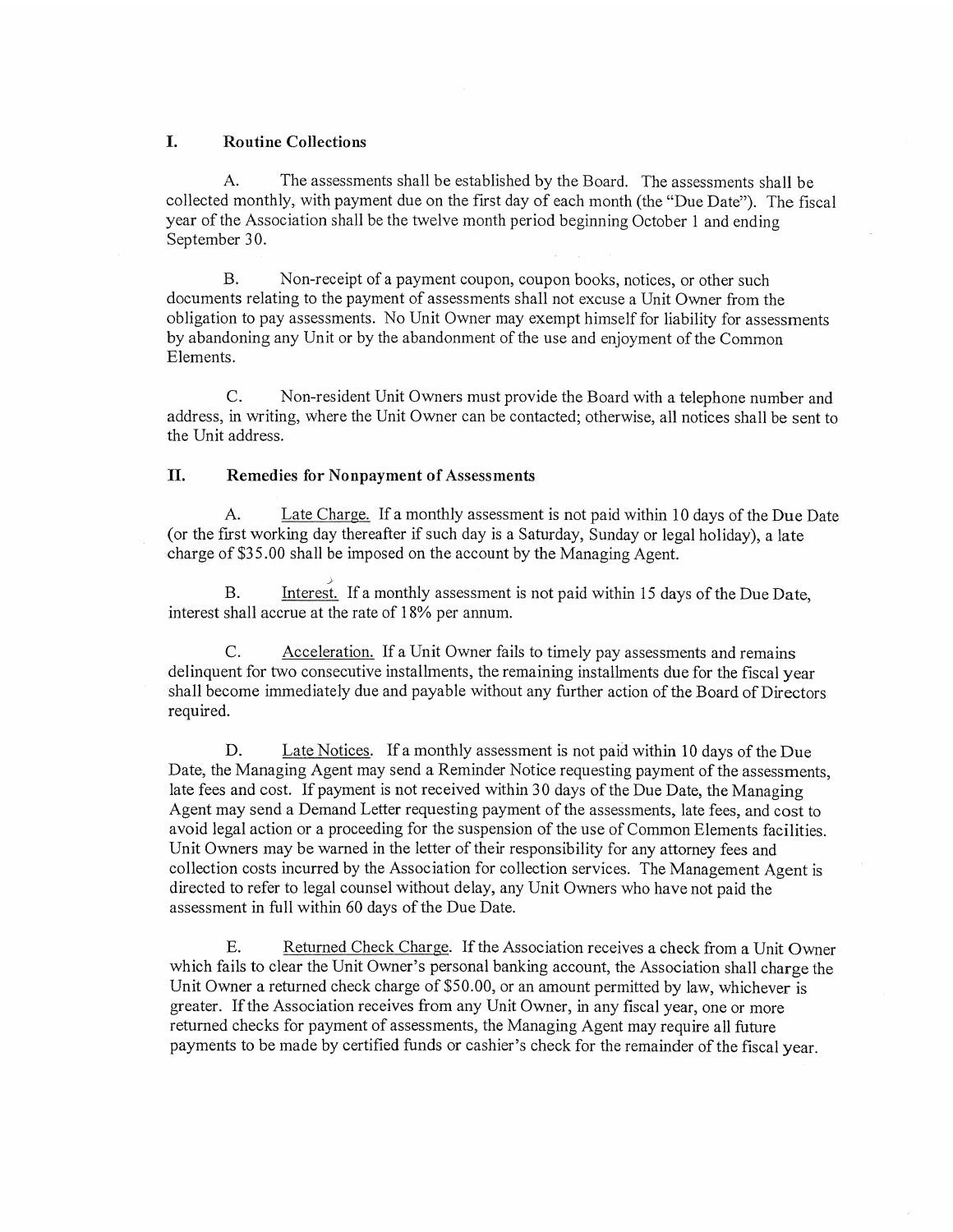F. Referral to Legal Counsel, Acceleration and Suspension of Privileges. Whenever any Unit Owner fails to pay any portion of the assessments, the Managing Agent, without any further action of the Board, shall automatically take the following action:

1. The account shall be referred to legal counsel for immediate action.

2. Legal counsel is authorized, without further action of the Board, to take the following action: the entire balance of the assessments for the remainder of the fiscal year shall be automatically accelerated and declared due in full; <sup>a</sup> memorandum of lien for unpaid condominium assessments in the accelerated amount shall be recorded against the title to the Unit. In addition, legal counsel may proceed to commence <sup>a</sup> civil action for judgment against the Unit Owner for unpaid assessments, interest, late charges, attorney's fees and collection costs. Legal counsel is authorized to take post judgment action to collect the unpaid assessments. F.<br>
Engleration Learns (Loansel Association and Suspension definitions. Whenever<br>
any Unit Owean First in the pay any portion of the assessments, the Managing Agent, without any<br>
during the first of the Book of All automa

3. In addition to the above remedies, the Board may choose to authorize legal counsel to foreclose the memorandum of lien for unpaid condominium assessments, pursuant to Article TX, Section <sup>2</sup> (c) of the Bylaws, in the manner provided by the laws of the Commonwealth of Virginia, including the Condominium Act.

4. The Managing Agent may suspend <sup>a</sup> Unit Owner's rights, privileges and benefits of membership, pursuant to Article 111(B) of this Resolution, below. If imposed, the suspension shall continue until payment is received in full by the Association. Such suspension may include, but is not limited to, revocation of recreation and parking privileges.

G. Method of Crediting Payments. The Unit Owner's account will not be considered paid in full until all fees and charges, as set forth below, are paid. After an account becomes delinquent, payment received from <sup>a</sup> Unit Owner will be credited in the following order of priority, pursuant to generally accepted accounting principles:

a. Charges for attorney's fees and court costs.

b. Late charges, collection costs, interest and returned check charges.

c. Charges (pursuant to Section 55-79.80:2 of the Condominium Act) for violation by an Unit Owner, his family, employees, agents, tenants or licensees of the Condominium Instruments and Rules and Regulations of the Association.

d. Limited Common Expenses

e. Any and all Special Assessments.

f. The monthly assessments, oldest outstanding first.

### [II. Suspension of Privileges

A. Voting. In accordance with Article II, Section 9(c) of the Bylaws, if a Unit Owner is delinquent in the payment of his assessments more than thirty (30) days and the amount necessary to bring his account current has not been paid at the time of such meeting or election, the Unit Owner shall be prohibited from voting or being elected to or serve on the Board of Directors. Notice of the suspension of the right to vote does not require notice and a hearing.